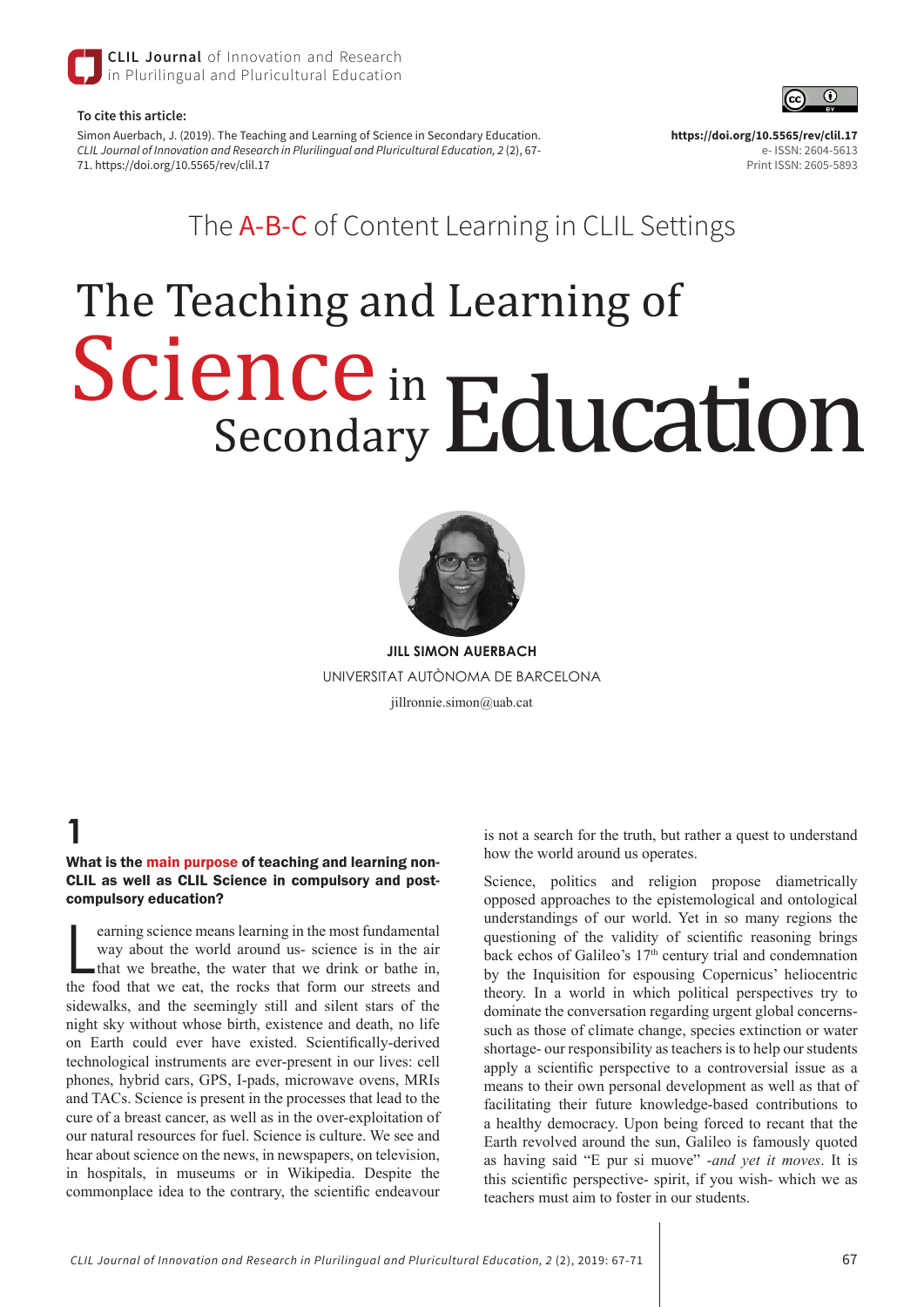#### **2** How do current approaches to the teaching and learning of Science differ from traditional encyclopedic approaches?

efore Sputnik, **behaviourism** dominated the scientific educational field. In the post-Sputnik era with its concerns for the future generation of scientists, there was a great push for inquiry-oriented scientific curricula and a plethora of curricular materials were developed to help students learn science by doing science and by analysing scientists-in-action. However, in their aim to produce future scientists capable of innovating technologies for economic and military purposes, schools tended to ignore the relevance or the interest of students for the subject. This focus on creating an elite group of scientists and engineers for military purposes has led to problems of equity in science teaching and learning with which we are still dealing today.

As for current approaches, for the past four decades a "conceptual change model" has dominated the scientific educational field. This model states that "students attend science classes with pre-instructional knowledge or beliefs about the phenomena and concepts to be taught, that these constructs are deeply held, and that they are frequently not in harmony with scientific views. (Treagust, 2006: p. 25) In order to learn new constructs, the student must actively and intentionally replace the prior scheme with a new model; in other words, the learner must undergo a "conceptual change."

The social constructivism model which adobes for communication and interaction among all actors in the learning process has been proposed as one of the most adequate means by which to promote conceptual change and knowledge acquisition. Scientific classrooms no longer resemble libraries. They are dynamic spaces where students propose, discuss, question, analyze, model, simulate, debate and defend, to name just a few of the myriad actions by which science learning takes place.

Lastly, a book named *Science for All Americans* by Rutherford and Algreen in 1990 has had a major impact on science curriculum reform, though more so in North America than here in Catalonia. Rutherford advocates a "Less is more" principle which emphasizes the learning of ideas and thinking skills over the acquisition of long lists of specialized lexis and memorized procedures. The curriculum is simply too long. Rather than attempting to cover all topics, the less-is-more principle calls for a small, representative set of topics to be studied in detail so as to promote basic scientific literacy. Specific details would then serve as enhancing elements. All science teachers with whom the author has exchanged opinions agree that it is impossible to cover all aspects of the curriculum. Rutherford's model points us in the direction of a how to design our lessons and planning so as to achieve quality science learning for our students.

# **3**

#### What role does language (I.E. oral interaction, reading and writing) play in the teaching and learning of (non-CLIL as well as) CLIL Science?

Section and the double challenge faced by students attempting to acquire a scientific lexis. First, the terminology is often the double challenge faced by students attempting to acquire a scientific lexis. First, the terminology is often *opaque*. By this we mean that scientific lexis translations into the L1 do not, in many instances, serve as a means to understanding the term itself. Students continually ask how to translate terms- such as lymphatic, accretion, nebula or bronchitis- into Catalan or Spanish, only to be uniformly disappointed by the answer they receive. These are not terms in the everyday parlance of our students. Secondly, scientific lexis is *dense*. By this we mean that the concepts inherent to a single word, such as heat or gene, both terms familiar to students in their L1, are multi-layered and often require critical thinking skills to be completely understood.

Given the difficulties of *opacity* and *density* in scientific lexis and concepts, interaction involving language between students becomes a building block upon which understanding is constructed. In accordance with the concept change model, students need to expose and reject any alternative or erroneous preconceptions they may have concerning a particular topic. Studies show that this is not a one-time process; contradictory scientific conceptions on a particular topic may be held by students despite evidence rejecting one of the alternatives. The newly acquired knowledge needs to be explored and explained from many different angles in order for the new concept to become firmly consolidated in the student's mind.

Science has its own genres and academic register, as discussed in question 8. Beyond these typical scientific text types, all different forms of texts may be used in the teaching and learning of science to spark students' interest and further their understanding including writing newspaper articles, preparing brochures, composing blogs, etc. The same may be said for the oral register where role-playing, radio journals or between-country *Skype* exchanges could be employed.

There is a place, then, for all forms of passive and active language use in a science classroom, but if this were a beauty contest, interaction between peers would surely win the prize.

### **4**

#### May the teaching and learning of Science benefit in any way from being taught through English, or through any additional language in general?

We often refer to English as the *lingua franca* of this globalized world. In no area is this more true than in that of science. At younger ages, students are not aware of the importance of English in the scientific field globalized world. In no area is this more true than in that of science. At younger ages, students are not aware of the importance of English in the scientific field, but as they grow older, they soon realize the necessity of acquiring a high competency level in this language if they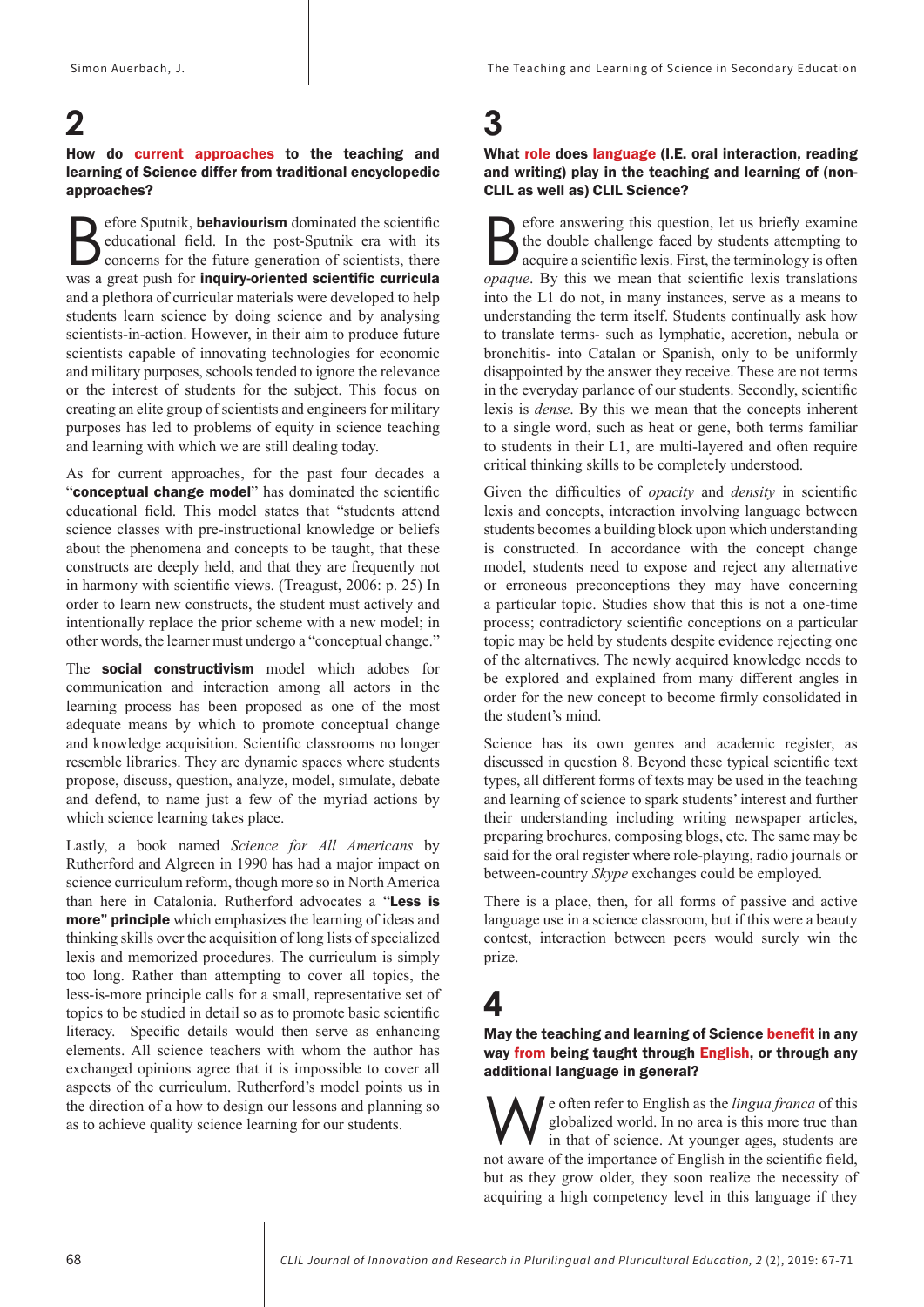wish to pursue a career in any science-related field. The need for acquiring English skills factors closely into student motivation which, in turn, benefits their learning. As for other languages, much to the chagrin of many advocates of plurilingualism including this author, this added motivation is specific to the English language due to its domineering effect in the international science field.

### **5**

#### May the teaching and learning of Science benefit from an across-the-curriculum approach? If so, in which way?

We tend to teach science as specific subject areas<br>
ore physics. But science is much more than a<br>
knowledge of the laws which govern these disciplines. In limited in scope: biology, geology, chemistry knowledge of the laws which govern these disciplines. In understanding our world, the fields of mathematics and technology are key to the scientific enterprise, as is advocated in the STEM approach (Science, Technology, Engineering and Maths). So, too, is an understanding of the place in history of science and its contribution to the development of our society. Thus, an across-the-curriculum approach to doing science implies not just putting on our scientific goggles, but also interpreting our world through this much broader across-the-curriculum framework.

### **6**

Please, explain one (or two) instance of exemplary teaching strategies especially useful in a quality (CLIL) Science lesson.

The exemplary teaching strategy is to use **analogies**.<br>Analogies serve to make difficult concepts more understandable by using the familiar to teach the unfamiliar. Cells may be compared to schools or factories. Analogies serve to make difficult concepts more understandable by using the familiar to teach the unfamiliar. Cells may be compared to schools or factories and each of a cell's organelles to a particular room, object or person related to that facility. The profoundest learning results when analogies are proposed by the students themselves after having come to a thorough understanding of the topic. Figure 1 shows how one student dyad compared the cellular structure of lysosomes to the head of studies because both "protected us against bad things," while another dyad compared the same structure to the cleaning products of a school.

Another extremely useful strategy in any quality science lesson is that of modelling, both static and dynamic forms. Play dough may be used to model the processes of mitosis and meiosis, while colored cut-outs may be maneuvered to simulate protein synthesis (Figure 2). A group of students holding hands and knocking each other gently on the hip models the transmission of longitudinal waves through liquids with the student bodies themselves representing the material that stays in place after the wave has passed. While students do love modelling scientific concepts, for effective learning to occur it is essential that students actively process the information acquired in the model by means of tasks such as drawings, diagrams or dialogues.

# **7**

#### Can you provide one or two examples of quality learning tasks for the (non-CLIL as well as for the) CLIL Science class?

ne technique is to pass students a table with a list of terms or phrases in one column representing rich, dense concepts which will be studied in the unit. Three columns follow with the headings: "I know how to explain this," "I recognize this, but I don't know how to explain it," and "I have never heard of this." Students *selfassess* their knowledge by marking one of the three columns for each terms. Following this, students form small groups and *explain the terms to each other* using collaborative or cooperative strategies depending on the instructions of the teacher. For instance, one student who has never heard of a term may ask group members to explain it to him/her. Alternatively, a student may choose to explain one word that he/she knows well to the rest of the group. The *selfassessment can be repeated* at the end of the unit or a *coassessment procedure* could be employed. In this second round of explanations, a student can explain a term that they could not explain previously.

This task is a mutually-beneficial activity for the strongest and weakest students in each group, as learner's often better understand a peer's explanation than that provided by a source of a more authoritative nature, such as the teacher, a textbook or a video report. At the same time, the stronger student can consolidate his/her knowledge base through specificity, examples, etc. In a focus group interview conducted by Dr. Escobar (2012), batxillerat students in a CLIL science class explained how useful this activity was in helping them become aware of the degree to which they really knew the material of the topic under study. One student said that her means of determining if she needed to study more was whether or not she was able to successfully describe a specific concept to a student who knew it less. Lastly, from the teacher's perspective this task provides individual and group information regarding the efficiency of the learning process.

### **8**

#### What are the main characteristics of the disciplinary texts that students are required to read and write in the non-CLIL as well as CLIL Science class? (genre, text typologies)

S cience has its own genres and registers with which<br>learners must become familiar. On the written level,<br>these include lab reports, scientific articles, reporting on<br>scientific findings constructing hypothesis etc. Teache learners must become familiar. On the written level, these include lab reports, scientific articles, reporting on scientific findings, constructing hypothesis, etc. Teachers must provide numerous high-quality models and opportunities to enable students to comprehend and produce written texts in these genres. Scientific texts must be objectively descriptive and often require specific grammatical structures, such as the first conditional for hypothesis, or the passive voice to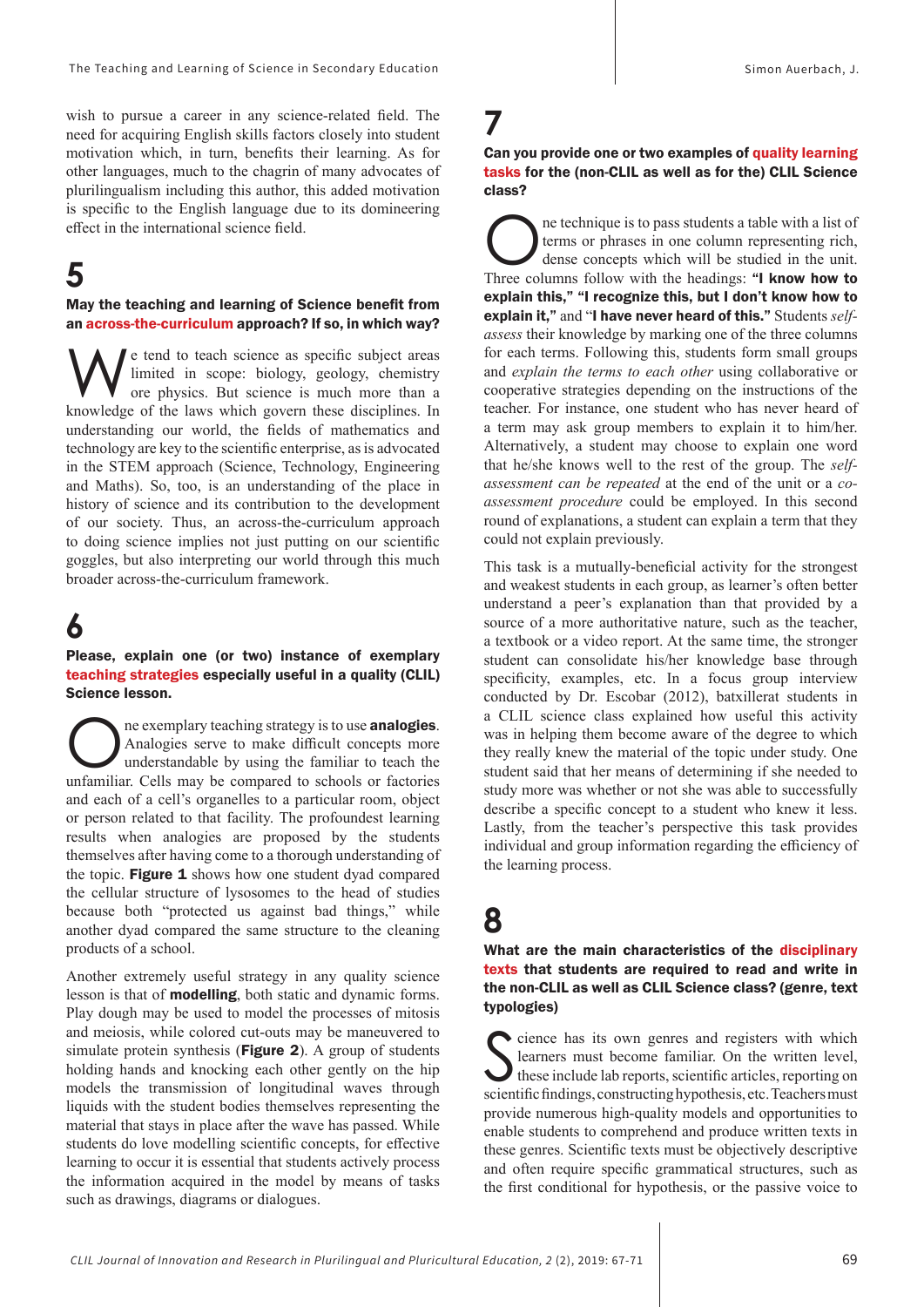Simon Auerbach, J. The Teaching and Learning of Science in Secondary Education

describe results. On the oral level, scientists must learn to make presentations, describe findings and argue critically. The interplay between the visual and the written or spoken word is especially strong in science, and teachers should include lots of practice time for students to develop the skills of saying in words what a graph represents or putting into a chart what has been described in words.

# **9**

#### Can you provide one or two instances of exemplary tasks especially useful in the assessment of sciencerelated key competences which could be adapted to a CLIL environment?

In CLIL environments, it is particularly useful for students<br>to represent in a drawing, diagram, model or other visual<br>format the phenomenon they are observing. This visual<br>representation should always be accompanied by a n CLIL environments, it is particularly useful for students to represent in a drawing, diagram, model or other visual representation should always be accompanied by a written text, but the level and complexity of that text and the amount of language support which is required depend very much on the individual characteristics of the class and of each student. Texts can range from single words to long paragraphs or even reports. The dog and accompanying text in Figure 3 represent one exmple: Students drew a dog with specific traits resulting from a hands-on, paper-based activity designed to learn about genes and genomes. Following this, the students wrote one paragraph describing the physical traits of the dog, and a second paragraph with a scientific explanation of each of the traits as determined by the genes.

# **10**

How can less scholastic activities, such as dancing, pottery, drama, singing, etc., be integrated into the teaching and learning of Science?

What is more dramatic than the ongoing debate about<br>the validity of the theory of evolution, or the fact<br>of climate change and how it will affect our lives?<br>Teaching students to defend and argue for and against these the validity of the theory of evolution, or the fact Teaching students to defend and argue for and against these positions in role-plays or debates are wonderful practise for them to work out their own arguments when confronted with seemingly untenable scientific positions. Dancing is movement as well as emotion- thus, the nervous, sensory and locomotor systems would all be perfect candidates for study. Singing is also a fascinating scientific phenomena involving the respiratory and locomotor system, as so beautifully displayed by the recently passed Montserrat Caballé. Music could also be studied from the perspective of waves, or the endorphins that are released upon hearing a concert by Chopin. Asking our students to describe how clouds form, for example, through a song activates capacities in the areas of music, science, creativity and critical thinking. Combining science with any other type of curricular subject matter should not be a cause of concern, as science is everywhere.

# **11**

#### Can you suggest one or two titles (books, articles, etc.) which may help a practitioner to become a better CLIL (and non-CLIL) Science teacher?

- Herr, Norman (2008). *The sourcebook for teaching science: Strategies, activities, and instructional resources:.* San Francisco: John Wiley & Sons.
- Rutherford, F. J., & Ahlgren, A. (1990). *Science for all Americans*. New York: Oxford University Press.
- Scott, P. (2008). Talking as a way to understanding in science classrooms. In P. Scott, N. Mercer, & S.
- Hodgkinson (Edits.), *Exploring talk in school.* London: SAGE Publications.
- Tobin, K. ed. (2006).*Teaching and learning science: a handbook.* Westport: Praeger Publishers.
- Treagust, D. (2006). Conceptual change as a viable approach to understanding student learning in science. In K. Tobin (ed.) *Teaching and learning science: a handbook* (pp. 25- 32). Westport: Praeger Publishers.

# **12**

If you hold on to any particular pedagogical, psychological, philosophical or linguistic view or theoretical framework (I.e. Behaviourism, Cognitivism, Social-interactionism) please, let the reader know the label or labels that designate it.

In the teaching and learning of science, I highly value the quality of **classroom discourse** which takes place among my students through **collaborative and cooperative tasks.** I believe that this interaction is the key not n the teaching and learning of science, I highly value the quality of **classroom discourse** which takes place among **now** students through collaborative and cooperative their acquiring knowledge through conceptual change, but also to their advancement in comprehending and producing scientific genres, as these are challenging topics and often two heads are better than one. Dynamic, handson tasks contribute to the authenticity of this dialogue. Moreover, I understand discourse as a means of **acquiring** metacognitive awareness through self- and peerassessment. From what I have described it is clear that my theoretical framework is that of Social-interactionism.